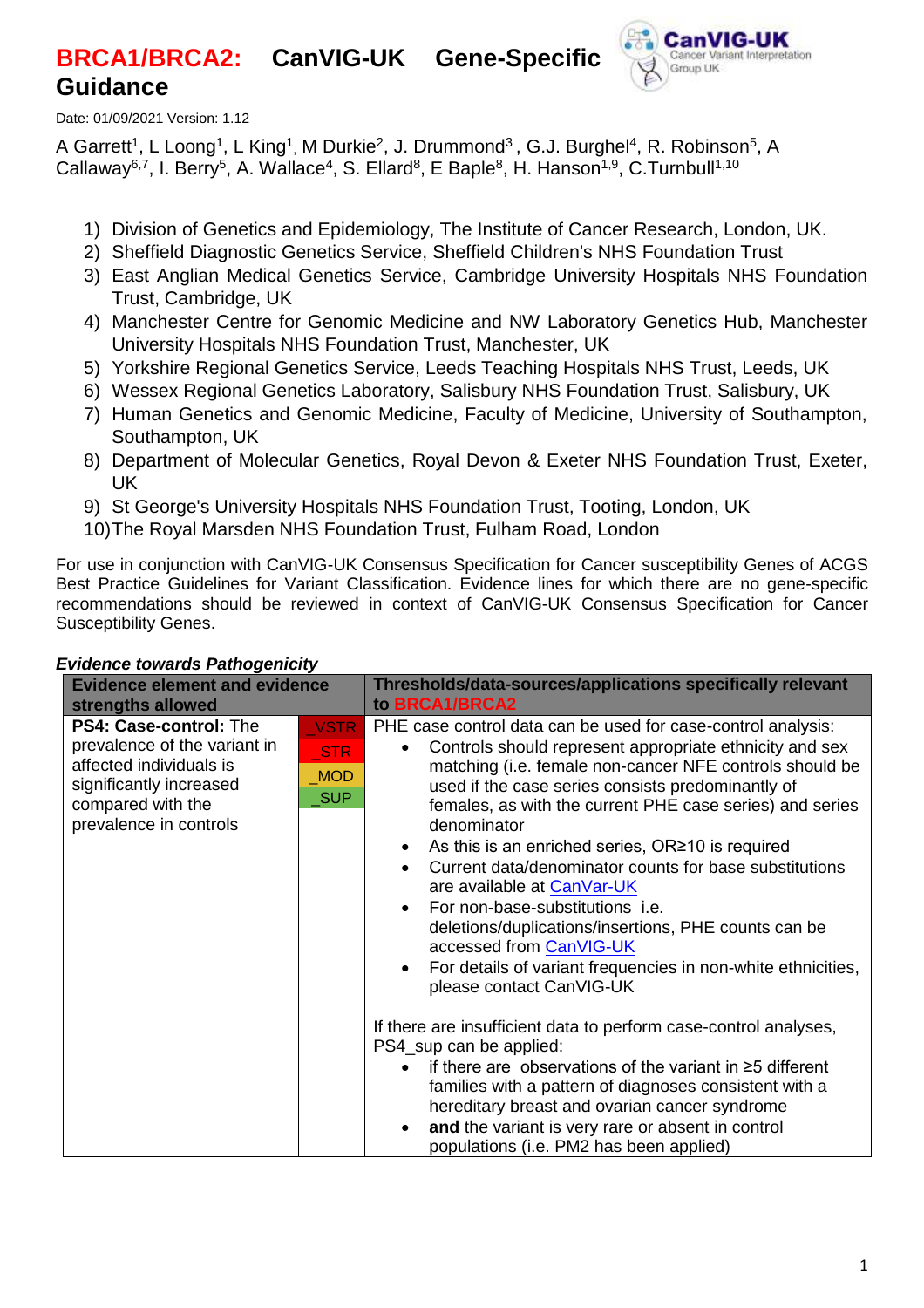| <b>PM2: Absent from</b>                              | <b>MOD</b>          | Cancer-free female controls (of any/all ethnicities) should be                                                                     |  |  |  |  |  |
|------------------------------------------------------|---------------------|------------------------------------------------------------------------------------------------------------------------------------|--|--|--|--|--|
| controls (or at extremely                            | <b>SUP</b>          | used (due to low penetrance in male pathogenic variant                                                                             |  |  |  |  |  |
| low frequency if recessive)                          |                     | carriers). Otherwise, the main CanVIG-UK consensus guidance                                                                        |  |  |  |  |  |
| in ESP, 1000GP, or ExAC                              |                     | should be followed                                                                                                                 |  |  |  |  |  |
| <b>PVS1: Predicted null</b>                          | <b>VSTR</b>         | It is predicted that truncating variants occurring at the 3' end of                                                                |  |  |  |  |  |
| variant (in a gene where                             | <b>STR</b>          | the gene will not undergo NMD. The residues below demarcate                                                                        |  |  |  |  |  |
| LOF is a known mechanism                             | MOD                 | the consensus boundary, 3' of which protein truncating variants                                                                    |  |  |  |  |  |
| of disease)                                          |                     | are not established to result in NMD and/or impairment of                                                                          |  |  |  |  |  |
|                                                      | $\sqrt{\text{SUP}}$ | function of residual protein.                                                                                                      |  |  |  |  |  |
|                                                      |                     | BRCA1 (NM_007294.3): 1855 <sup>1</sup>                                                                                             |  |  |  |  |  |
|                                                      |                     | BRCA2 (NM_000059.3): 3309 <sup>2</sup>                                                                                             |  |  |  |  |  |
|                                                      |                     | A number of variants at canonical splice sites are predicted or<br>known to lead to naturally occurring in-frame RNA isoforms that |  |  |  |  |  |
|                                                      |                     | may rescue gene functionality. ENIGMA has complied the                                                                             |  |  |  |  |  |
|                                                      |                     | below list of splice variants for which the variant transcript may                                                                 |  |  |  |  |  |
|                                                      |                     | be functional.                                                                                                                     |  |  |  |  |  |
|                                                      |                     | Gene<br>Region<br><b>Bases</b>                                                                                                     |  |  |  |  |  |
|                                                      |                     | intron 5<br>$c.301 + 1$<br>(exon 5 donor)<br>$c.301 + 2$                                                                           |  |  |  |  |  |
|                                                      |                     | $c.442-1$<br>intron6                                                                                                               |  |  |  |  |  |
|                                                      |                     | $c.442 - 2$<br>(exon 7 acceptor)                                                                                                   |  |  |  |  |  |
|                                                      |                     | c.548-1<br>$c.548-2$                                                                                                               |  |  |  |  |  |
|                                                      |                     | $c.593 + 1$                                                                                                                        |  |  |  |  |  |
|                                                      |                     | $c.593 + 2$<br>introns 8,9<br>$c.594-1$                                                                                            |  |  |  |  |  |
|                                                      |                     | BRCA1<br>$c.594-2$                                                                                                                 |  |  |  |  |  |
|                                                      |                     | c.670+1<br>$c.670 + 2$                                                                                                             |  |  |  |  |  |
|                                                      |                     | intron $10$<br>$c.4096 + 1$                                                                                                        |  |  |  |  |  |
|                                                      |                     | (exon 10 donor)<br>$c.4096 + 2$                                                                                                    |  |  |  |  |  |
|                                                      |                     | intron 11<br>c.4186-1<br>(exon 12 acceptor) c.4186-2                                                                               |  |  |  |  |  |
|                                                      |                     | intron12<br>$c.4358-1$                                                                                                             |  |  |  |  |  |
|                                                      |                     | (exon 13 accepor)<br>c.4358-2<br>c.6842-1                                                                                          |  |  |  |  |  |
|                                                      |                     | c.6842-2<br>BRCA2<br>intron12                                                                                                      |  |  |  |  |  |
|                                                      |                     | c.6937+1                                                                                                                           |  |  |  |  |  |
|                                                      |                     | $c.6937+2$<br>Adapted from Spurdle et al, 2017 <sup>1</sup>                                                                        |  |  |  |  |  |
| PS1: Same amino acid                                 | <b>STR</b>          | Within forthcoming ENIGMA guidance it is anticipated that these                                                                    |  |  |  |  |  |
| change as an established                             |                     | elements will all be incorporated within PP3 and only awarded to                                                                   |  |  |  |  |  |
| variant                                              |                     | variants within key domains:                                                                                                       |  |  |  |  |  |
| PM4: Protein-length-                                 | <b>MOD</b>          | In the interim, we recommend:                                                                                                      |  |  |  |  |  |
| changing variant                                     | SUP                 | Use of PM1_sup/PM4_sup for any variant within BRCA1<br>RING (aa 1-101), BRCT (aa1650-1863) COILED-COIL                             |  |  |  |  |  |
| <b>PM5: Novel missense</b>                           | MOD                 | DOMAIN (aa 1391-1424) and BRCA2 DNA-binding domain                                                                                 |  |  |  |  |  |
| change at an amino acid<br>residue where a different | <b>SUP</b>          | (aa 2481-3186)                                                                                                                     |  |  |  |  |  |
| missense change                                      |                     | Use of PM1_mod/PM4_mod for missense at specific<br>$\bullet$                                                                       |  |  |  |  |  |
| determined to be pathogenic                          |                     | $residues3$ :                                                                                                                      |  |  |  |  |  |
| seen before                                          |                     | RING: 18, 22, 37, 39, 41, 44, 47, 61, 64, 71                                                                                       |  |  |  |  |  |
| PP3: In silico: Multiple lines                       | <b>SUP</b>          | BRCT: 1685, 1688, 1697, 1699, 1706, 1708, 1715, 1736,<br>1738, 1739, 1748, 1764, 1766, 1770, 1775, 1786, 1837,                     |  |  |  |  |  |
| of computational evidence                            |                     | 1838, 1839, 1853                                                                                                                   |  |  |  |  |  |
| support a deleterious effect                         |                     | DBD: 2607, 2626, 2627, 2663, 2722, 2723, 2748, 3052,                                                                               |  |  |  |  |  |
| on the gene or gene product<br><b>PM1, PP2:</b>      |                     | 3124                                                                                                                               |  |  |  |  |  |
| <b>Enrichment/constraint:</b>                        | $\_STR$             | PM1 cannot be used where functional data are being used<br>$\bullet$                                                               |  |  |  |  |  |
| <b>PP2:</b> Missense variant in a                    | MOD                 | for PS3, as per main CanVIG-UK guidance                                                                                            |  |  |  |  |  |
| gene that has a low rate of                          | _SUP                | PP2 should not be used for BRCA1/BRCA2                                                                                             |  |  |  |  |  |
| benign missense variation                            |                     | Use of PM5, PS1, PP3 otherwise as per CanVIG-UK<br>$\bullet$                                                                       |  |  |  |  |  |
| and in which missense                                |                     | <b>Consensus Specification</b>                                                                                                     |  |  |  |  |  |
| variants are a common                                |                     |                                                                                                                                    |  |  |  |  |  |
| mechanism of disease<br><b>PM1:</b> Located in a     |                     |                                                                                                                                    |  |  |  |  |  |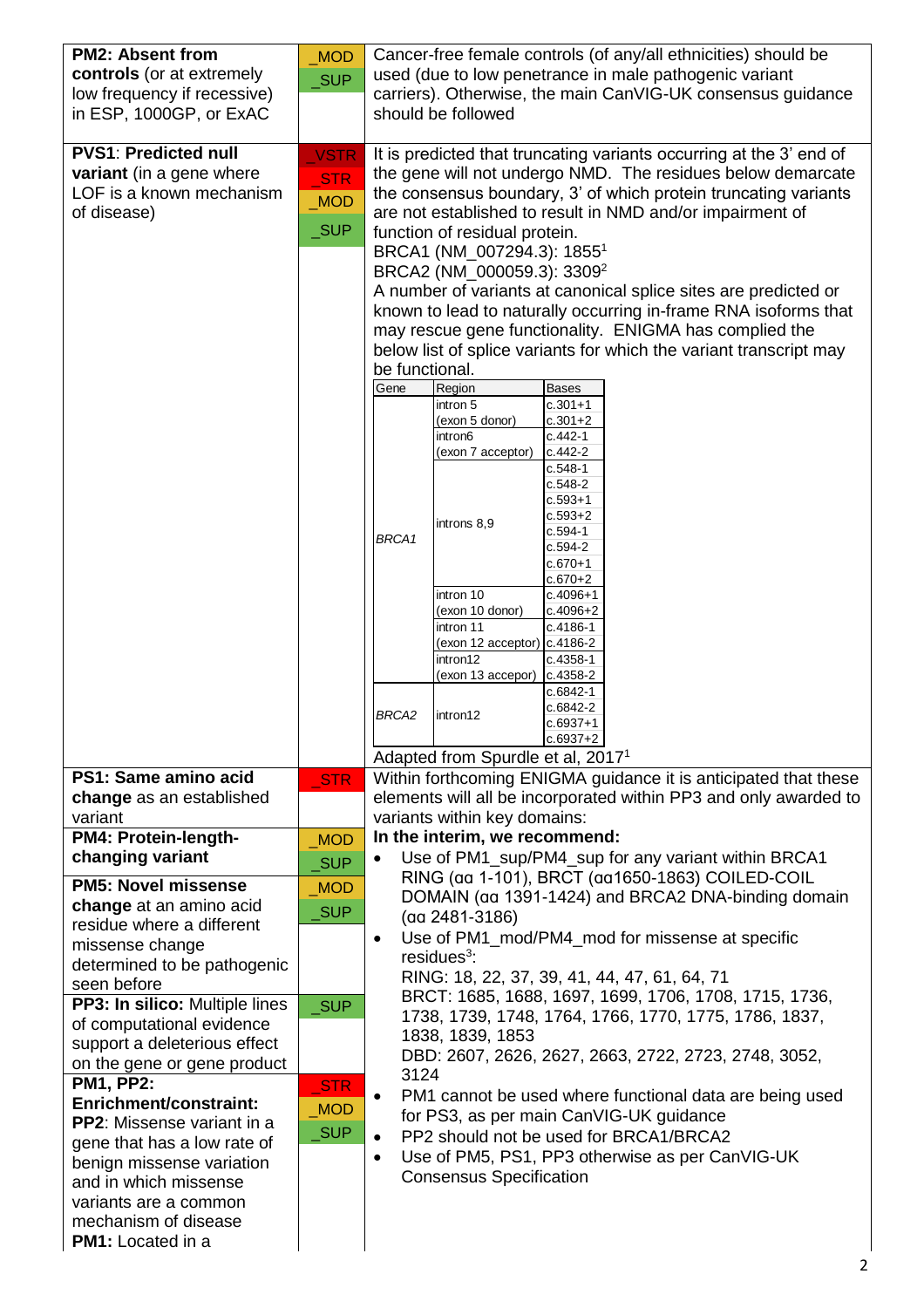| mutational hot spot and/or<br>critical and well-established<br>functional domain (e.g.<br>active site of an enzyme)<br>without benign variation<br><b>PS3: Functional: Well-</b><br>established in vitro or in vivo<br>functional studies supportive<br>of a damaging effect on the<br>gene or gene product | <b>VSTR</b><br>STR<br>MOD<br>$\sqrt{\text{SUP}}$               | <b>BRCA1:</b><br>Findlay et al, 2018 <sup>4</sup> : Strong<br>Bouwman et al, 2020 <sup>5</sup> : Strong<br>Fernandes et al, 2019 <sup>6</sup> : Supporting<br>Petitalot et al, 20197: Supporting<br><b>BRCA2:</b><br>Guidugli et al, 2018 <sup>8</sup> /Hart et al, 2019 <sup>9</sup> /Richardson et al, 2021 <sup>10</sup> :<br>Strong<br><b>See CanVIG Functional Assays Scores</b><br>See the table at the bottom of this document for guidance on<br>combining assay results                                                                                                                                                                                                                                                                                                                                                                                                                                                                                                                                                                                                                                                                                                                                                                                                                                                                                                                                                                                                                                                                                                                        |
|-------------------------------------------------------------------------------------------------------------------------------------------------------------------------------------------------------------------------------------------------------------------------------------------------------------|----------------------------------------------------------------|---------------------------------------------------------------------------------------------------------------------------------------------------------------------------------------------------------------------------------------------------------------------------------------------------------------------------------------------------------------------------------------------------------------------------------------------------------------------------------------------------------------------------------------------------------------------------------------------------------------------------------------------------------------------------------------------------------------------------------------------------------------------------------------------------------------------------------------------------------------------------------------------------------------------------------------------------------------------------------------------------------------------------------------------------------------------------------------------------------------------------------------------------------------------------------------------------------------------------------------------------------------------------------------------------------------------------------------------------------------------------------------------------------------------------------------------------------------------------------------------------------------------------------------------------------------------------------------------------------|
| PP1: Co-segregation with<br>disease in multiple affected<br>family members in a gene<br>definitively known to cause<br>the disease                                                                                                                                                                          | <b>VSTR</b><br><b>STR</b><br><b>MOD</b><br>$\sqrt{\text{SUP}}$ | Segregation evidence extracted from multifactorial analysis data<br>can be used within PP1/BS4 using the thresholds specified in<br>the PP5/BP6 guidance. Where combined with multiple evidence<br>of other types, segregation evidence from multifactorial analysis<br>data should be incorporated into the PP5/BP6 criteria<br>Meiosis counting approaches may be used in addition if this<br>evidence comes from families not already included in the<br>multifactorial analyses. Evidence cannot exceed 'Very strong'                                                                                                                                                                                                                                                                                                                                                                                                                                                                                                                                                                                                                                                                                                                                                                                                                                                                                                                                                                                                                                                                               |
| PS2/PM6: De novo<br>(maternity and paternity<br>confirmed/unconfirmed) in a<br>patient with the disease and<br>no family history                                                                                                                                                                            | STR<br><b>MOD</b><br>$\sqrt{\text{SUP}}$                       |                                                                                                                                                                                                                                                                                                                                                                                                                                                                                                                                                                                                                                                                                                                                                                                                                                                                                                                                                                                                                                                                                                                                                                                                                                                                                                                                                                                                                                                                                                                                                                                                         |
| PM3: in trans with a<br>pathogenic variant<br>(recessive disorders)                                                                                                                                                                                                                                         | <b>STR</b><br><b>MOD</b><br>$\sqrt{\text{SUP}}$                | Frequency data regarding co-occurrence in trans extracted from<br>multifactorial analyses should be incorporated into PM3 or BP2<br>using the thresholds described in the PP5/BP6 guidance. Where<br>combined with multiple evidence of other types, frequency data<br>regarding co-occurrence in trans from multifactorial analyses<br>should be incorporated into PP5/BP6<br><b>In addition</b> , the <b>SVI</b> recommendations for in trans Criterion<br>(PM3) can be used for either BRCA1 or BRCA2 for individuals<br>with a Fanconi anaemia phenotype if this evidence comes from<br>families not already included in the multifactorial analyses used<br>for PP5. Evidence towards a Fanconi phenotype comprise:<br><b>Clinical:</b> diagnosis of childhood cancer or<br>$\bullet$<br>skeletal/structural/developmental abnormalities<br>Molecular/Cellular: aberration on mitomycin-induced<br>$\bullet$<br>chromosomal breakage +/- depletion of BRCA2 in<br>lymphocytes<br>Both clinical and molecular/cellular aberrations must be present<br>for a case to contribute to evidence<br><b>Evidence cannot exceed 'Strong'</b><br><b>Note:</b> Caution is required in inferring the pathogenicity for the<br>monoallelic phenotype, as variants may be hypomorphic (e.g. a<br>variant contributing and causing a Fanconi anaemia phenotype<br>may be low penetrance for breast cancer). Where the majority of<br>evidence for variant pathogenicity comes from observations of<br>the variant in cases of Fanconi Anaemia, it may be appropriate<br>to comment on this in the clinical report |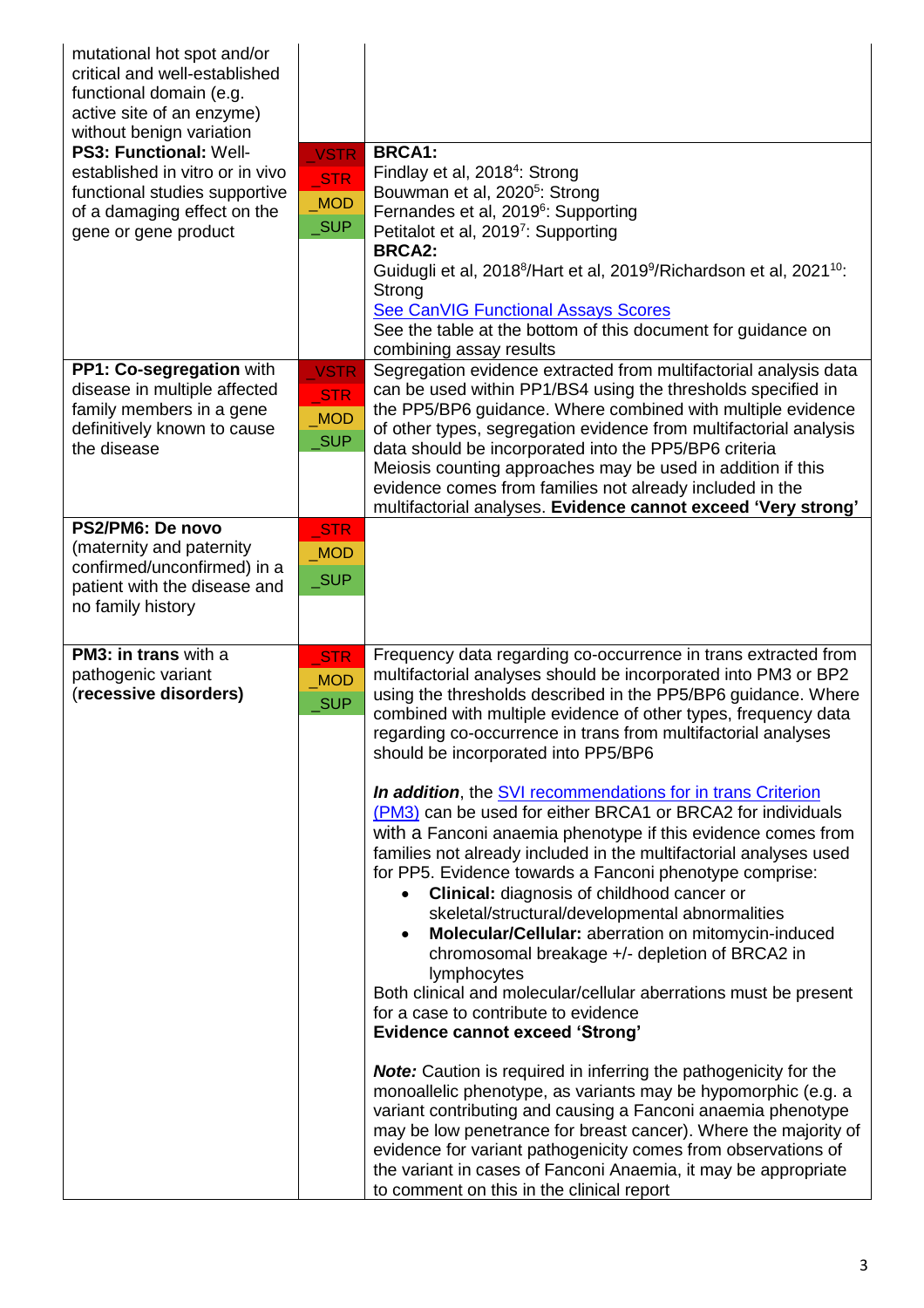| PP5: Reputable source<br>recently reports variant as<br>pathogenic, but the | <b>VSTR</b><br><b>STR</b> | encompassing:                            |                                   |                                                                                                                  | Published multifactorial analysis data providing likelihood ratios<br>(LR) or log likelihood ratios (LLR) may be used as data sources |
|-----------------------------------------------------------------------------|---------------------------|------------------------------------------|-----------------------------------|------------------------------------------------------------------------------------------------------------------|---------------------------------------------------------------------------------------------------------------------------------------|
| evidence is not available to                                                | <b>MOD</b>                |                                          | Segregation (PP1/BS4)             |                                                                                                                  |                                                                                                                                       |
| the laboratory to perform an                                                | <b>SUP</b>                |                                          |                                   |                                                                                                                  | Specificity of familial and/or tumour phenotype (PP4)                                                                                 |
| independent evaluation                                                      |                           |                                          | Co-occurrence in trans (PM3/BP2)  |                                                                                                                  |                                                                                                                                       |
|                                                                             |                           |                                          |                                   | do not line up with evidence (exponent) points required for a<br>specific evidence strength, the combined LLR/LR | Where individual likelihood ratios for a particular evidence type                                                                     |
|                                                                             |                           |                                          |                                   | represent the totality of evidence and applied within PP5                                                        | encompassing multiple evidence types can be used instead to                                                                           |
|                                                                             |                           | Suitable analyses:                       |                                   |                                                                                                                  |                                                                                                                                       |
|                                                                             |                           |                                          | Easton et al, 2007 <sup>11</sup>  |                                                                                                                  |                                                                                                                                       |
|                                                                             |                           | $\bullet$                                | Lindor et al, 2011 <sup>12</sup>  |                                                                                                                  |                                                                                                                                       |
|                                                                             |                           | $\bullet$                                | Parsons et al, 2020 <sup>13</sup> | Where multiple potentially valid LR/LLRs are available for a                                                     |                                                                                                                                       |
|                                                                             |                           | used.                                    |                                   |                                                                                                                  | variant, the value from the most recent publication should be                                                                         |
|                                                                             |                           |                                          |                                   | Where evidence is supplied as a LR (likelihood ratio, e.g.                                                       |                                                                                                                                       |
|                                                                             |                           |                                          |                                   | Parsons et al, 2020) this should be converted to Evidence                                                        |                                                                                                                                       |
|                                                                             |                           | (Exponent) points using the table below. |                                   |                                                                                                                  |                                                                                                                                       |
|                                                                             |                           |                                          |                                   | Where evidence is supplied as a natural LLR (log likelihood                                                      |                                                                                                                                       |
|                                                                             |                           |                                          |                                   |                                                                                                                  | ratio, eg Easton et al, 2007), this should be converted to a LR                                                                       |
|                                                                             |                           |                                          |                                   | (for example using the =EXP() function in excel) before                                                          |                                                                                                                                       |
|                                                                             |                           |                                          |                                   | (ie converted from the LR to a LLR base 2.08)                                                                    | conversion to Evidence (Exponent) Points using the table below                                                                        |
|                                                                             |                           |                                          |                                   |                                                                                                                  |                                                                                                                                       |
|                                                                             |                           | Likelihood                               | Evidence                          | Evidence                                                                                                         |                                                                                                                                       |
|                                                                             |                           | Ratio                                    | (Exponent)                        | Strength                                                                                                         |                                                                                                                                       |
|                                                                             |                           |                                          | <b>Points</b>                     |                                                                                                                  |                                                                                                                                       |
|                                                                             |                           | 2.1                                      | 1<br>$\overline{2}$               | <b>SUP</b><br><b>MOD</b>                                                                                         |                                                                                                                                       |
|                                                                             |                           | 4.3<br>9                                 | 3                                 |                                                                                                                  |                                                                                                                                       |
|                                                                             |                           | 18.7                                     | 4                                 | <b>STR</b>                                                                                                       |                                                                                                                                       |
|                                                                             |                           |                                          | 5                                 |                                                                                                                  |                                                                                                                                       |
|                                                                             |                           | 38.9<br>81                               | 6                                 |                                                                                                                  |                                                                                                                                       |
|                                                                             |                           | 168.4                                    | $\overline{7}$                    |                                                                                                                  |                                                                                                                                       |
|                                                                             |                           | 350.4                                    | 8                                 | <b>VSTR</b>                                                                                                      |                                                                                                                                       |
|                                                                             |                           |                                          |                                   |                                                                                                                  | <b>OR</b>                                                                                                                             |
|                                                                             |                           |                                          |                                   | PP5 can be applied at supporting level on the basis of any                                                       |                                                                                                                                       |
|                                                                             |                           |                                          |                                   |                                                                                                                  | classification of LP/P after 2018 using ACMG classification from:                                                                     |
|                                                                             |                           |                                          | laboratories OR                   |                                                                                                                  | ≥2 accredited North American commercial diagnostic                                                                                    |
|                                                                             |                           |                                          |                                   | ≥1 North American commercial diagnostic laboratory                                                               |                                                                                                                                       |
|                                                                             |                           |                                          |                                   |                                                                                                                  | where there is explicit citation of utilisation of otherwise                                                                          |
|                                                                             |                           |                                          |                                   | unavailable evidence from their data series OR                                                                   |                                                                                                                                       |
|                                                                             |                           | <b>ENIGMA</b>                            |                                   |                                                                                                                  | approved ClinGen Expert Group (3 star on ClinVar), ie                                                                                 |
|                                                                             |                           |                                          |                                   |                                                                                                                  |                                                                                                                                       |
|                                                                             |                           | specification.                           |                                   | This is an exceptional application, as per UK-ACGS                                                               |                                                                                                                                       |
|                                                                             |                           |                                          |                                   | For conflicts with ENIGMA classifications, contact ENIGMA.                                                       |                                                                                                                                       |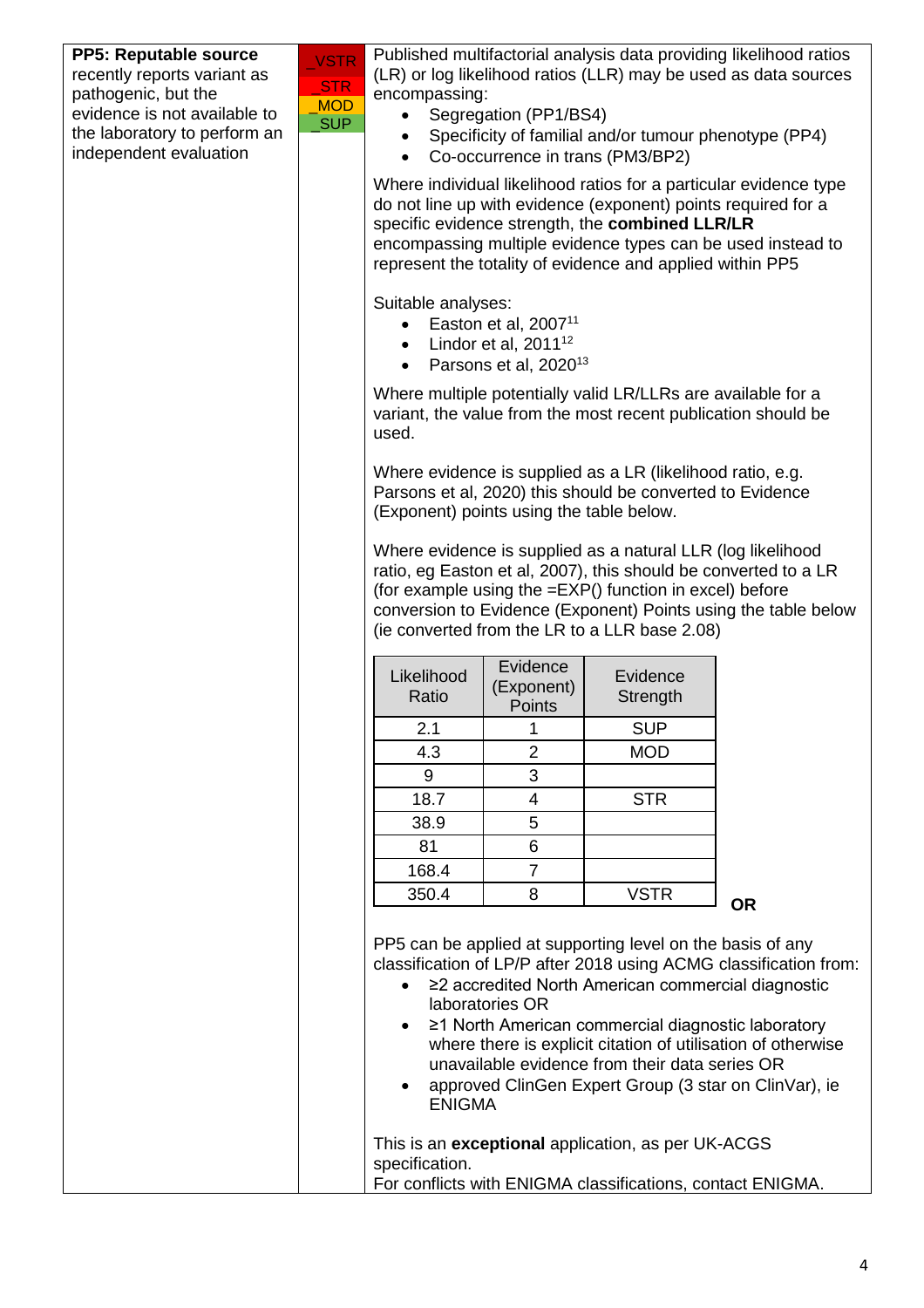| <b>PP4: Phenotypic</b><br>specificity (Patient's<br>phenotype or family history<br>is highly specific for a<br>disease with a single genetic<br>aetiology) | STR<br><b>MOD</b><br>$\sqrt{\ }$ SUP | Tumour and family history phenotypic data extracted from<br>multifactorial analyses should be incorporated into PP4 or BP5<br>using the thresholds described in the PP5/BP6 guidance. Where<br>combined with multiple evidence of other types, tumour and |
|------------------------------------------------------------------------------------------------------------------------------------------------------------|--------------------------------------|-----------------------------------------------------------------------------------------------------------------------------------------------------------------------------------------------------------------------------------------------------------|
|                                                                                                                                                            |                                      | family history phenotypic data from multifactorial analyses are<br>incorporated into the PP5 evidence criterion. Patient phenotypic<br>evidence whose strength cannot be quantified should not be<br>used. Evidence cannot exceed 'Strong'                |

## *Evidence towards Benignity*

| <b>BA1/BS1: Allele frequency</b>                  | <b>SA</b>           | BA1: MTAF = $0.001$ (0.1%)                                      |
|---------------------------------------------------|---------------------|-----------------------------------------------------------------|
| is "too high" in ExAC or                          | <b>STR</b>          | BS1: MTAF = $0.0001$ (0.01%)                                    |
| gnomAD for disorder                               |                     | The U95%CI should be used as the filtering allele count for the |
|                                                   |                     | MTAF. This can be calculated using cardiodb or within gnomAD    |
|                                                   |                     | (see training resources from Miranda Durkie for methodology)    |
|                                                   |                     | Cancer-free female controls should be used (due to low          |
|                                                   |                     | penetrance in male pathogenic variant carriers)                 |
| <b>BS2: Observation in</b>                        | $\_STR$             |                                                                 |
| controls inconsistent with                        |                     |                                                                 |
| disease penetrance.                               | <b>SUP</b>          |                                                                 |
| Observed in a healthy adult                       |                     |                                                                 |
| individual for a recessive                        |                     |                                                                 |
| (homozygous), dominant                            |                     |                                                                 |
| (heterozygous), or X-linked                       |                     |                                                                 |
| (hemizygous) disorder, with                       |                     |                                                                 |
| full penetrance expected at                       |                     |                                                                 |
| an early age                                      |                     |                                                                 |
| <b>BP4: In silico: Multiple lines</b>             | SUP                 |                                                                 |
| of computational evidence                         |                     |                                                                 |
| suggest no impact on gene                         |                     |                                                                 |
| or gene product                                   |                     |                                                                 |
| (conservation, evolutionary,                      |                     |                                                                 |
| splicing impact, etc.)                            |                     |                                                                 |
| <b>BP1: Missense variant in a</b>                 | $\sqrt{\text{SUP}}$ | Can be used for missense variants with no predicted splicing    |
| gene for which primarily                          |                     | effect (as per main CanVIG-UK consensus specification) at non-  |
| truncating variants are                           |                     | conserved residues outside of BRCA1 RING (aa 1-101), BRCT       |
| known to cause disease                            |                     | (aa 1650-1863) COILED-COIL DOMAIN (aa 1391-1424) and            |
|                                                   |                     | BRCA2 DNA-binding domain (aa 2481-3186)                         |
| <b>BP7: Synonymous (silent)</b>                   | <b>SUP</b>          |                                                                 |
| variant for which splicing                        |                     |                                                                 |
| prediction algorithms predict                     |                     |                                                                 |
| no impact to the splice                           |                     |                                                                 |
| consensus sequence                                |                     |                                                                 |
| <b>BP3: In-frame</b><br>deletions/insertions in a | $\sqrt{\text{SUP}}$ |                                                                 |
| repetitive region                                 |                     |                                                                 |
| <b>BS3: Well-established in</b>                   | <b>STR</b>          |                                                                 |
| vitro or in vivo functional                       |                     |                                                                 |
| studies show no damaging                          | MOD                 |                                                                 |
| effect on protein function or                     | $\sqrt{\text{SUP}}$ |                                                                 |
| splicing                                          |                     |                                                                 |
|                                                   |                     |                                                                 |
|                                                   |                     |                                                                 |
| <b>BS4: Non segregation with</b>                  | <b>STR</b>          | *see PP1                                                        |
| disease                                           | SUP                 |                                                                 |
|                                                   |                     |                                                                 |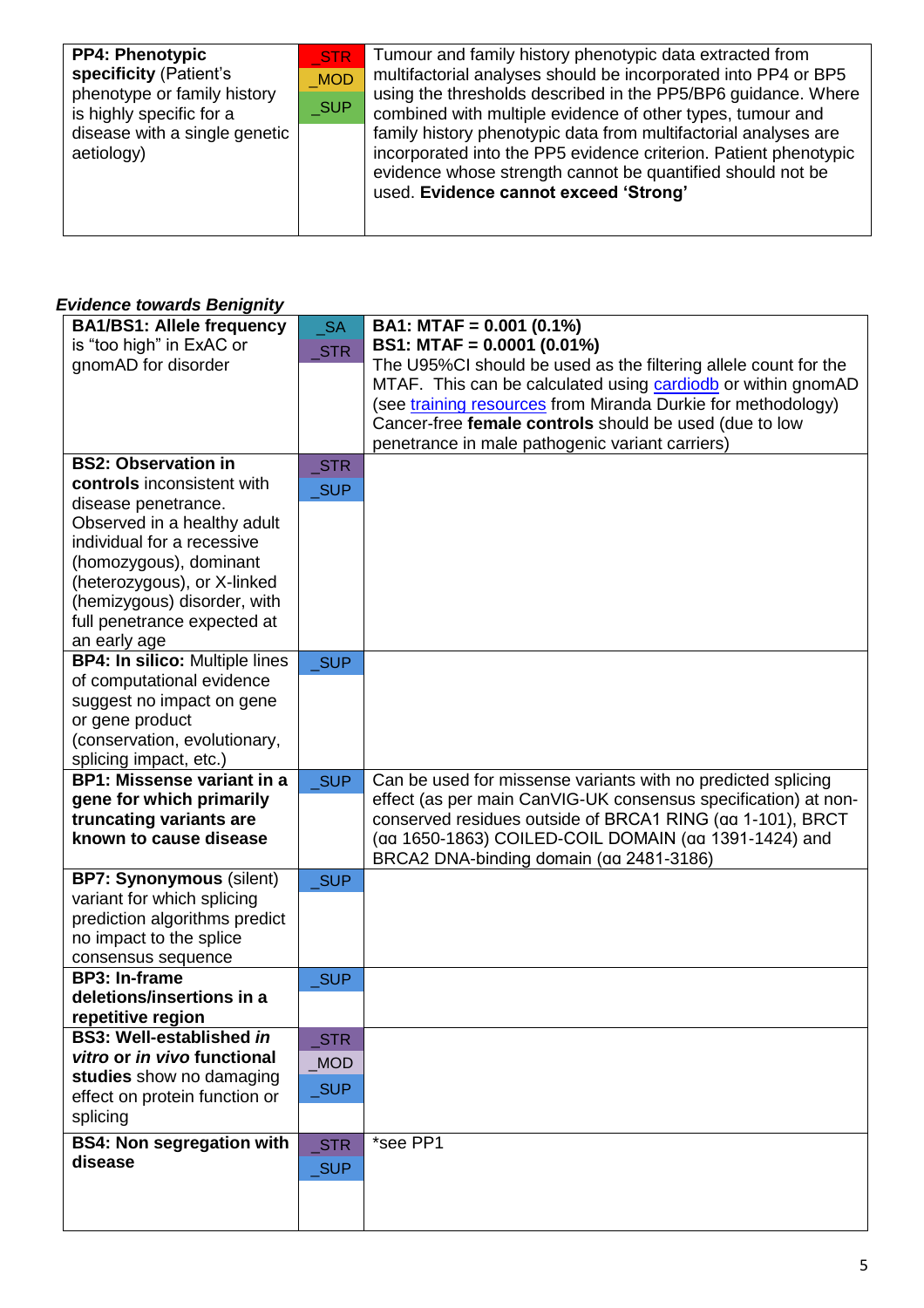| <b>BP2: Observed in trans</b><br>with a pathogenic variant<br>for a fully penetrant<br>dominant gene/disorder or<br>observed in cis | <b>STR</b><br><b>SUP</b> | *see PM3            |                                  |                      |  |
|-------------------------------------------------------------------------------------------------------------------------------------|--------------------------|---------------------|----------------------------------|----------------------|--|
| <b>BP6: Reputable source</b><br>recently reports variant as                                                                         | <b>STR</b><br><b>SUP</b> | *see PP5            |                                  |                      |  |
| benign, but the evidence is<br>not available to the<br>laboratory to perform an                                                     |                          | Likelihood<br>Ratio | Evidence<br>(Exponent)<br>Points | Evidence<br>Strength |  |
| independent evaluation                                                                                                              |                          | 0.48                | -1                               | <b>SUP</b>           |  |
|                                                                                                                                     |                          | 0.23                | $-2$                             |                      |  |
|                                                                                                                                     |                          | 0.11                | $-3$                             |                      |  |
|                                                                                                                                     |                          | 0.05                | $-4$                             | <b>STR</b>           |  |
| <b>BP5:</b> Alternate molecular<br>basis for disease                                                                                | <b>SUP</b>               | *see PP4            |                                  |                      |  |

*Recommendations for the management of conflicting functional assay results* See table below for management of discrepancy for BRCA1 variants between Findlay et al, 2018<sup>4</sup> and Bouwman et al, 2020<sup>5</sup> discordant assay results. For more general guidance regarding conflicting results from other functional assays, refer to the table in the main CanVIG-UK consensus specification.

| <b>Findlay</b><br><b>Class</b>   | <b>Findlay</b><br><b>Score</b> | <b>Bouwman</b><br><b>Platinum</b>                               | <b>Bouwman</b><br><b>Olaparib</b> | <b>Bouwman</b><br><b>DR-GFP</b> | PS3_ST<br>R    | <b>BS3_ST</b><br>R |
|----------------------------------|--------------------------------|-----------------------------------------------------------------|-----------------------------------|---------------------------------|----------------|--------------------|
| <b>LOF</b>                       | $< -1.328$                     | All deleterious/ likely deleterious<br>(1 intermediate allowed) |                                   | ✓                               | $\pmb{\times}$ |                    |
| <b>LOF</b>                       | $<$ -1.328                     | Any are neutral/likely neutral                                  |                                   |                                 | ×              | $\pmb{\times}$     |
| <b>INT</b><br>(towards LOF)      | $-1.328$ to $-1.038$           | All deleterious/likely deleterious                              |                                   |                                 | ✓              | $\pmb{\times}$     |
| <b>INT</b><br>(towards)<br>FUNC) | $-1.038$ to $-0.748$           | All neutral/likely neutral                                      |                                   | $\mathbf x$                     | ✓              |                    |
| <b>INT</b>                       | $-1.328$ to $-0.78$            | Conflicting results or any intermediate                         |                                   | ×                               | $\mathbf x$    |                    |
| <b>FUNC</b>                      | >0.748                         | All neutral/likely neutral (1 intermediate<br>allowed)          |                                   |                                 | $\mathbf x$    | ✓                  |
| <b>FUNC</b>                      | >-0.748                        | Any are deleterious/likely deleterious                          |                                   | ×                               | $\pmb{\times}$ |                    |

N.B: Bouwman et al, 2020 "not clear" refers to opposite categorisation ± the standard deviation of repeat experiments and should be treated as conflicting assay results. Where a variant is LOF on the Findlay et al assay and has an RNA score of <-2, this indicates that LOF is due to interference with splicing and therefore should not be treated as conflicting evidence if the variant is neutral on the Bouwman et al assay.

### *Version History/Amendments*

| <b>Revised</b><br>version | <b>Date</b> | <b>Section</b>  | <b>Update</b>                                                                                                                                                              | <b>Amended</b><br>bv | Approved<br>by |
|---------------------------|-------------|-----------------|----------------------------------------------------------------------------------------------------------------------------------------------------------------------------|----------------------|----------------|
| 1.12                      | 01/09/2021  | PP <sub>4</sub> | Guidance on use of LLRs from published<br>epidemiological studies amended to account<br>for the use of natural logs in the statistics<br>presented                         | Garrett              | Turnbull       |
| 1.12                      | 01/09/2021  | PM <sub>1</sub> | Addition of critical residues in the DNA<br>binding domain of BRCA2. Critical residues<br>in all listed functional domains updated to<br>mirror draft 2021 ENIGMA guidance | Garrett              | Turnbull       |
| 1.12                      | 01/09/2021  | BP <sub>1</sub> | Resolution of typo in BRCT region<br>specification                                                                                                                         | Garrett              | Turnbull       |